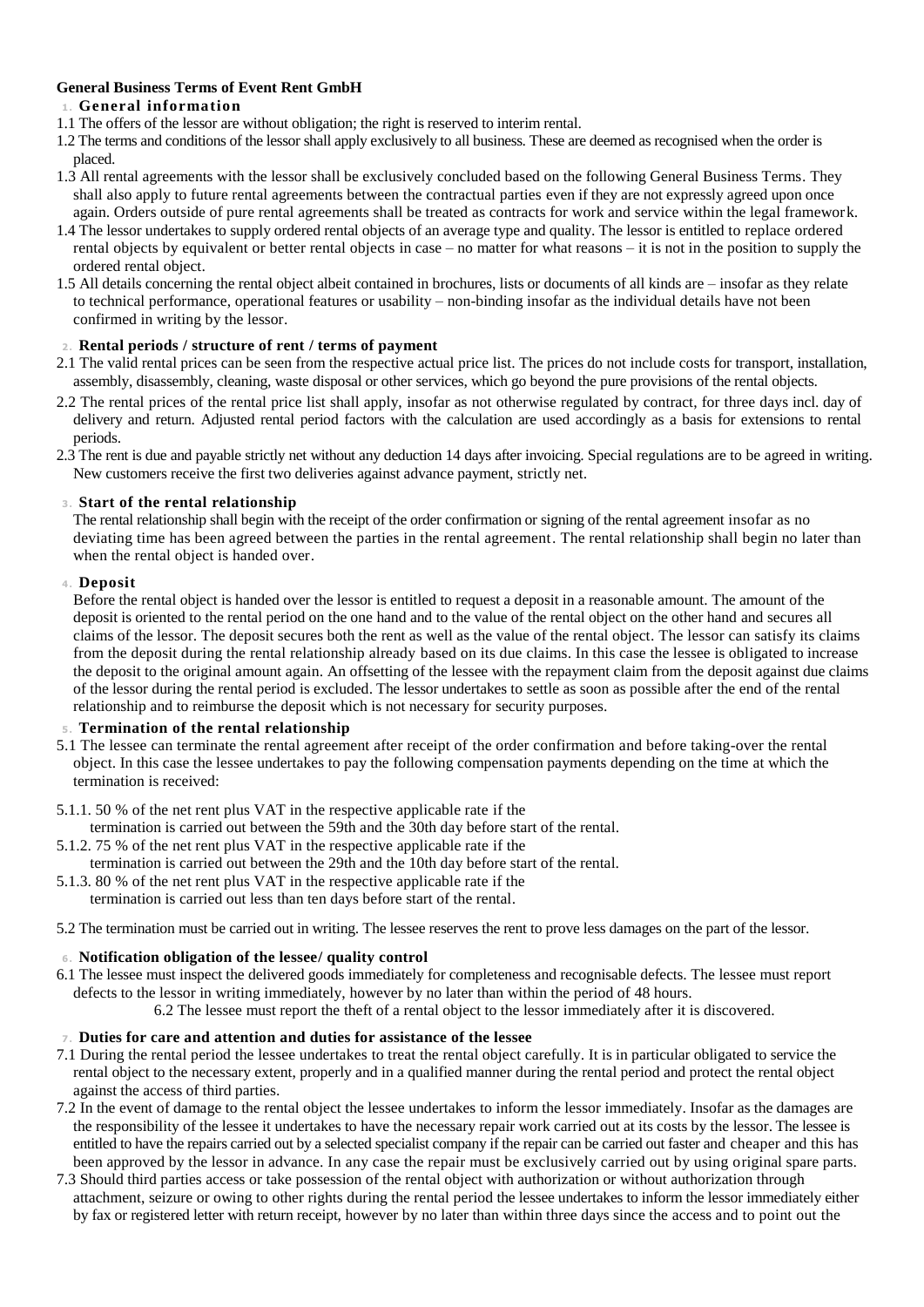lessor's property to the third party or third parties in advance.

- 7.4 If the parties agree upon a certain place of use for the rental object then the lessee is not entitled to transport the rental object to another place of use during the rental period without the lessor's prior consent.
- 7.5 Insofar as the rental object requires a certain service owing to its technical conditions and in order to retain the object or however maintenance to avoid risks, the lessor is also entitled to inform itself of the obligations in this respect during the rental period. The lessor undertakes to announce such a control by giving reasonable prior notice.
- 7.6 Insofar as claims of third parties arise from the proper or improper use of the rental object (taxes, administrative fines, etc.) the lessee undertakes to indemnify the lessor from possible claims of third parties insofar as direct compensation is not carried out or cannot be carried out by the lessee towards the requesting third party .

# **8. Indemnification from liability for fire, burglary, theft and destruction of the rental object**

- 8.1 The lessee is informed that the rental objects are not insured against theft, damages or accidental loss.
- 8.2 The lessee is on its part obligated to insure the rental object to the same extent for the benefit of the lessor and hereby now already assigns all claims from this insurance to the lessor. The lessor hereby now already accepts the assignment.
- 8.3 Floor coverings will be charged to the customer at the new price if these are cut up at the customer's request or contaminated to such a substantial extent that cleaning is no longer possible (chewing gum, fats, oils, sand, etc.)

### **9. Return of the rental object**

- 9.1 The lessee undertakes to return the rental object including all possible accessories free of defects and cleaned at the agreed time. If the rental object has been contaminated the lessor can charge the cleaning costs to the lessee.
- 9.2 If the delivery consists of a large number of single parts or if the full control is not possible at the lessee's registered seat (return transport by third party) then the lessee accepts that the final inspection and determination of damages will only take place in the lessor's rooms. The lessee is entitled to be present during this inspection. This must then be carried out in the next 48 hours after arrival at the lessor. If the lessee does not take advantage of the possibility to be present during the inspection then it shall be bound to the lessor's findings.
- 9.3 If it is not possible for the rental object to be returned for a circumstance for which the lessee is responsible or if necessary repair measures exceed the current market value by more than ten per cent then the lessee undertakes to pay the current market value plus a replacement – cost flat rate in the amount of 12.5 per cent.
- 9.4 In addition, the lessee undertakes to pay compensation for use for a maximum period of two weeks insofar as the lessor proves that it could have rented the rental object during this period of time.

9.5 Further claims for damages of the lessor remain unaffected. The lessee reserves the right to prove lower damages.

### **10. End of the rental agreement**

10.1 The rental relationship shall end with the expiry of a fixed agreed rental period.

- 10.2 The lessor is entitled to an extraordinary right of termination if
- the lessee is in default with the payment of not just slight liabilities within the meaning of § 320 Par. 2 BGB [German Civil Code],
- enforcement measures are carried out against the lessee,
- the lessee suspends its payment within the meaning of §§ 29 ff. Bankruptcy Act.

- the lessee uses the rental object in a technically damaging manner or other manner which substantially breaches the contract despite a warning by the lessor,

- the lessee hands over the rental object to third parties without authorization or takes it to a location which is not agreed as per contract.

# **11. Delivery and pick-up**

The delivery and pick-up by the lessor must be carried out on time as coordinated in advance. The lessor cannot be held liable for delayed delivery based on force majeure. The rental object shall be delivered on ground floor directly behind the first door. The delivery route must be suitable for a lorry (up to 40 t. / semi-trailer or lorry with trailer) and free. Should this not be possible the lessee must report this in writing before the contract is concluded.

### **12. Damages**

12.1 Claims for damages of the lessee owing to fault of the lessor with contractual negotiations, positive breach of contract, tortious act and non-foreseeable damages are excluded insofar as they are not due to gross negligence of the lessor or its vicarious agents, the lessor cannot indemnify itself according to § 138 BGB and with the existence of simple negligence to the extent that the claims for damages do not refer to the breach of cardinal duties (essential contractual duties) and no health damages are the object of the disputed claim and the assertion of claims from the Product Liability Act are not in question.

12.2 The lessor's liability is principally limited to the respective directly occurring damages.

12.3 A further liability of the lessor shall only remain to the extent that the damages are covered by a statutory liability of the lessor or could have been covered within the framework of General Insurance Terms approved by the insurance supervisory authorities at premiums and premium surcharges in line with the tariff are not based on exceptional circumstances at an insurer which is authorized for business operation in the domestic country and there is or would not be any case of exemption from payment of the insurer.

### **13. Offsetting and retention**

The lessee is only permitted to offset against counter-claims or to assert a right of retention because of those claims which are undisputed or have been determined final and binding.